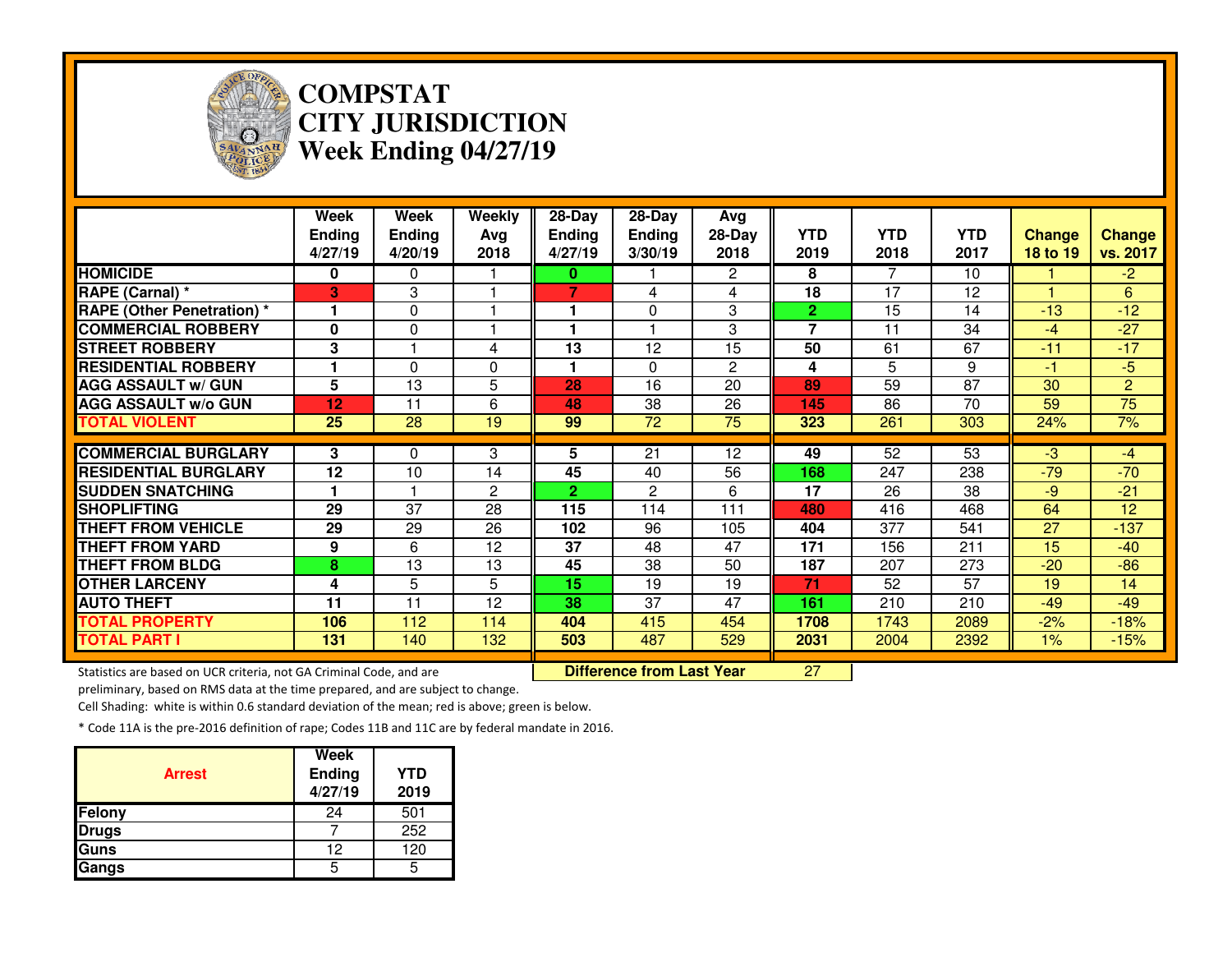

## **COMPSTATNORTH PRECINCTWeek Ending 04/27/19**

**PRECINCT COMMANDER:**

**CAPT. CARY HILL**

-18



|                                  | Week           | Week           | Weekly       | 28-Day          | 28-Day          | Avg    |              |                       |            |                 |               |
|----------------------------------|----------------|----------------|--------------|-----------------|-----------------|--------|--------------|-----------------------|------------|-----------------|---------------|
|                                  | <b>Ending</b>  | <b>Ending</b>  | Avg          | <b>Ending</b>   | <b>Ending</b>   | 28-Day | YTD          | <b>YTD</b>            | <b>YTD</b> | <b>Change</b>   | <b>Change</b> |
|                                  | 4/27/19        | 4/20/19        | 2018         | 4/27/19         | 3/30/19         | 2018   | 2019         | 2018                  | 2017       | <b>18 to 19</b> | vs. 2017      |
| <b>HOMICIDE</b>                  | 0              | 0              | 0            | 0               |                 | 0      | $\mathbf{2}$ |                       | 3          |                 | $-1$          |
| RAPE (Carnal) *                  | $\mathbf{0}$   | 0              | $\Omega$     | 0               | 2               |        | 4            | 3                     | 4          |                 | $\mathbf{0}$  |
| <b>RAPE (Other Penetration)*</b> |                | $\Omega$       | $\Omega$     |                 | 0               | 0      |              | $\mathbf{2}^{\prime}$ | 2          | $-1$            | -1            |
| <b>COMMERCIAL ROBBERY</b>        | $\mathbf{0}$   | 0              | $\Omega$     | 0               | 0               | 0      | ٠            | $\mathbf{2}$          | 3          | $-1$            | $-2$          |
| <b>STREET ROBBERY</b>            |                | 0              |              | $\overline{2}$  | $\overline{7}$  | 5      | 14           | 23                    | 30         | $-9$            | $-16$         |
| <b>RESIDENTIAL ROBBERY</b>       | $\mathbf{0}$   | 0              | $\Omega$     | 0               | 0               | 0      | $\mathbf{0}$ | $\mathbf{2}$          |            | $-2$            | $-1$          |
| <b>AGG ASSAULT w/ GUN</b>        | $\overline{2}$ | 3              |              | $\overline{7}$  | 4               | 5      | 17           | 15                    | 21         | $\overline{2}$  | $-4$          |
| <b>AGG ASSAULT w/o GUN</b>       | 3              | 4              | $\mathbf{2}$ | 11              | 9               | 8      | 39           | 25                    | 20         | 14              | 19            |
| <b>TOTAL VIOLENT</b>             | $\overline{7}$ | $\overline{7}$ | 5            | 21              | $\overline{23}$ | 20     | 78           | $\overline{73}$       | 84         | 7%              | $-7%$         |
|                                  |                |                |              |                 |                 |        |              |                       |            |                 |               |
| <b>COMMERCIAL BURGLARY</b>       |                | 0              |              | $\mathbf{2}$    | 4               | 3      | 13           | 11                    | 15         | $\overline{2}$  | $-2$          |
| <b>RESIDENTIAL BURGLARY</b>      |                | 2              |              | 9               | 2               | 6      | 21           | 25                    | 25         | $-4$            | $-4$          |
| <b>SUDDEN SNATCHING</b>          |                |                |              | $\mathbf 2$     |                 | 2      | 7            | 12                    | 19         | $-5$            | $-12$         |
| <b>SHOPLIFTING</b>               | $\overline{2}$ | 4              | 4            | 11              | 11              | 18     | 55           | 82                    | 64         | $-27$           | -9            |
| <b>THEFT FROM VEHICLE</b>        | 9              | 8              | 6            | 29              | 22              | 23     | 94           | 66                    | 135        | 28              | $-41$         |
| <b>THEFT FROM YARD</b>           | 3              | 2              | 3            | 9               | 11              | 13     | 48           | 42                    | 75         | 6               | $-27$         |
| <b>THEFT FROM BLDG</b>           | $\mathbf{2}$   | 4              | 3            | 9               | 5               | 14     | 40           | 62                    | 95         | $-22$           | $-55$         |
| <b>OTHER LARCENY</b>             | 1              |                | 1            | $\overline{2}$  | 4               | 6      | 15           | 9                     | 14         | 6               | 1.            |
| <b>AUTO THEFT</b>                |                | $\mathbf{2}$   | 3            | 4               | $\overline{7}$  | 10     | 24           | 31                    | 62         | $-7$            | $-38$         |
| <b>TOTAL PROPERTY</b>            | 21             | 24             | 23           | $\overline{77}$ | 67              | 94     | 317          | 340                   | 504        | $-7%$           | $-37%$        |
| <b>TOTAL PART I</b>              | 28             | 31             | 28           | $\overline{98}$ | 90              | 114    | 395          | 413                   | 588        | $-4%$           | $-33%$        |

Statistics are based on UCR criteria, not GA Criminal Code, and are **Difference from Last Year** 

preliminary, based on RMS data at the time prepared, and are subject to change.

Cell Shading: white is within 0.6 standard deviation of the mean; red is above; green is below.

| <b>Arrests</b> | <b>Week</b><br><b>Ending</b><br>4/27/19 | <b>YTD</b><br>2019 |
|----------------|-----------------------------------------|--------------------|
| Felony         | З                                       | 111                |
| Guns           |                                         | 13                 |
| <b>Drugs</b>   |                                         | 73                 |
| Gangs          |                                         |                    |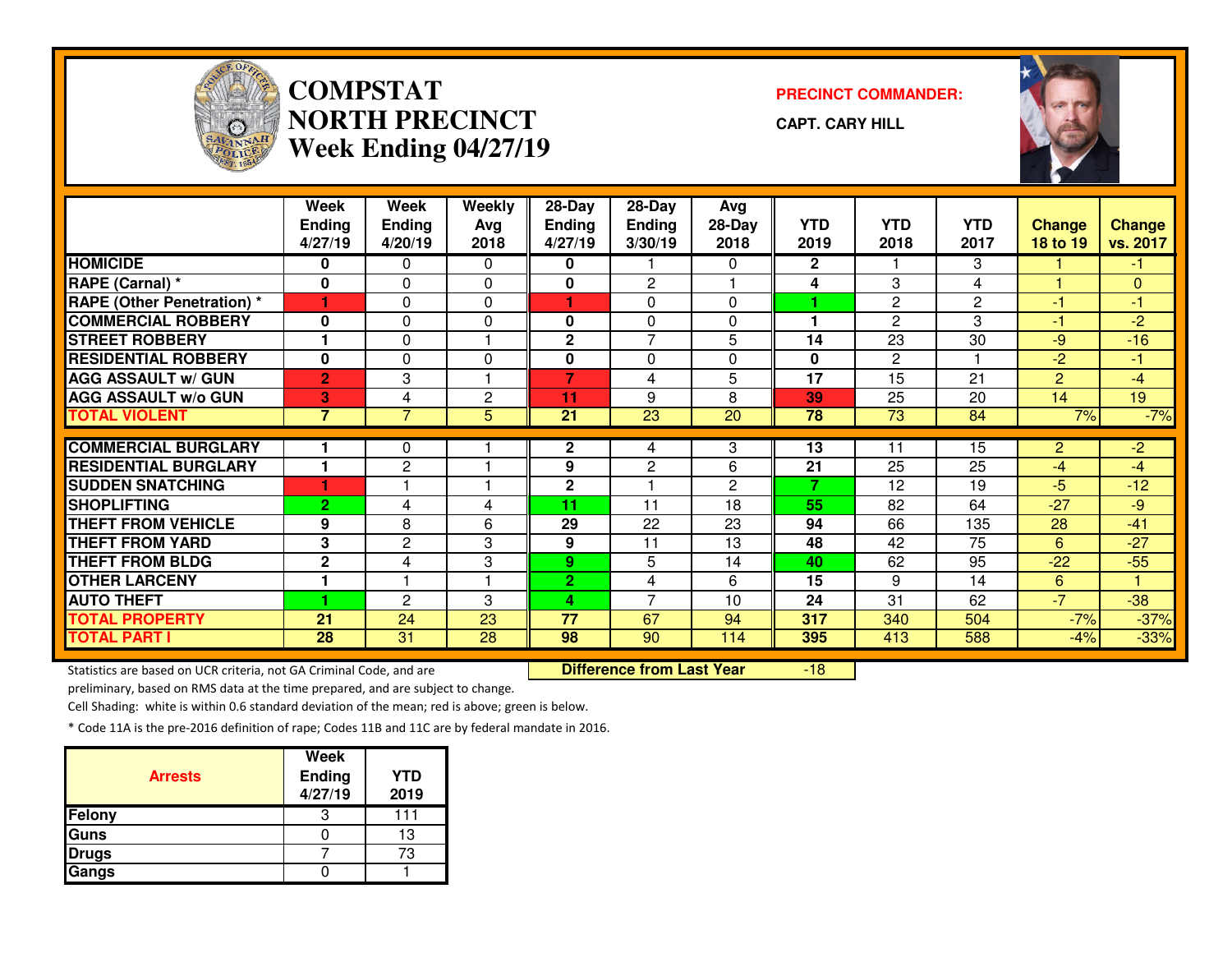

# **COMPSTAT PRECINCT COMMANDER: CENTRAL PRECINCTWeek Ending 04/27/19**

**CAPT. BEN HERRON**



|                                   | Week          | Week            | Weekly       | 28-Day        | 28-Day         | Avg            |                      |                       |                 |                 |               |
|-----------------------------------|---------------|-----------------|--------------|---------------|----------------|----------------|----------------------|-----------------------|-----------------|-----------------|---------------|
|                                   | <b>Ending</b> | <b>Ending</b>   | Avg          | <b>Ending</b> | <b>Ending</b>  | 28-Day         | <b>YTD</b>           | <b>YTD</b>            | <b>YTD</b>      | <b>Change</b>   | <b>Change</b> |
|                                   | 4/27/19       | 4/20/19         | 2018         | 4/27/19       | 3/30/19        | 2018           | 2019                 | 2018                  | 2017            | 18 to 19        | vs. 2017      |
| <b>HOMICIDE</b>                   | 0             | 0               | $\Omega$     | 0             | $\Omega$       |                |                      | $\Omega$              | $\Omega$        |                 |               |
| RAPE (Carnal) *                   | 3             | 2               | 0            | 5             | 0              |                | $\overline{7}$       | 6                     | 6               |                 |               |
| <b>RAPE (Other Penetration) *</b> | $\mathbf{0}$  | $\Omega$        | 0            | $\mathbf{0}$  | 0              |                |                      | 4                     | 4               | $-3$            | $-3$          |
| <b>COMMERCIAL ROBBERY</b>         | $\bf{0}$      | 0               | $\mathbf{0}$ |               | $\Omega$       |                | $\mathbf{2}$         | $\mathbf{2}^{\prime}$ | 6               | $\Omega$        | $-4$          |
| <b>STREET ROBBERY</b>             |               | 0               |              | 4             | 3              | 5              | 14                   | 13                    | 16              |                 | $-2$          |
| <b>RESIDENTIAL ROBBERY</b>        | $\bf{0}$      | $\Omega$        | $\mathbf{0}$ | 0             | $\Omega$       |                | $\blacktriangleleft$ |                       | 4               | $\Omega$        | $-3$          |
| <b>AGG ASSAULT w/ GUN</b>         |               | 4               | 2            | 8             | 3              | $\overline{ }$ | 29                   | 21                    | 30              | 8               | $-1$          |
| <b>AGG ASSAULT w/o GUN</b>        | 5             | 3               | $\mathbf{2}$ | 15            | 10             | $\overline{ }$ | 41                   | 24                    | 20              | $\overline{17}$ | 21            |
| <b>TOTAL VIOLENT</b>              | 10            | 9               | 5            | 33            | 16             | 22             | 96                   | 71                    | 86              | 35%             | 12%           |
|                                   |               |                 |              |               |                |                |                      |                       |                 |                 |               |
| <b>COMMERCIAL BURGLARY</b>        | 0             | 0               |              | 0             | 9              | 3              | 12                   | 16                    | $\overline{12}$ | $-4$            | $\Omega$      |
| <b>RESIDENTIAL BURGLARY</b>       | 4             | 3               | 4            | 17            | 15             | 15             | 56                   | 64                    | 75              | $-8$            | $-19$         |
| <b>SUDDEN SNATCHING</b>           | 0             | 0               | 0            | $\bf{0}$      | $\Omega$       |                | $\mathbf{2}$         | 3                     | 11              | $-1$            | $-9$          |
| <b>SHOPLIFTING</b>                | 6             | 5               | 4            | 23            | 20             | 17             | 83                   | 48                    | 75              | 35              | 8             |
| <b>THEFT FROM VEHICLE</b>         | 9             | 7               | 7            | 29            | 27             | 26             | 87                   | 113                   | 154             | $-26$           | $-67$         |
| <b>THEFT FROM YARD</b>            | 5             | 2               | 4            | 18            | 19             | 16             | 64                   | 48                    | 75              | 16              | $-11$         |
| <b>THEFT FROM BLDG</b>            |               |                 | 3            | 8             | 13             | 13             | 41                   | 57                    | 46              | $-16$           | $-5$          |
| <b>OTHER LARCENY</b>              | $\bf{0}$      |                 |              | 3.            | $\overline{7}$ | 5              | 23                   | 10                    | 14              | 13              | 9             |
| <b>AUTO THEFT</b>                 | 6             | 5               | 4            | 14            | 15             | 14             | 52                   | 66                    | 56              | $-14$           | $-4$          |
| <b>TOTAL PROPERTY</b>             | 31            | 24              | 27           | 112           | 125            | 109            | 420                  | 425                   | 518             | $-1%$           | $-19%$        |
| <b>TOTAL PART I</b>               | 41            | $\overline{33}$ | 33           | 145           | 141            | 131            | 516                  | 496                   | 604             | 4%              | $-15%$        |

Statistics are based on UCR criteria, not GA Criminal Code, and are **Difference from Last Year** 

<sup>20</sup>

preliminary, based on RMS data at the time prepared, and are subject to change.

Cell Shading: white is within 0.6 standard deviation of the mean; red is above; green is below.

| <b>Arrests</b> | <b>Week</b><br><b>Ending</b><br>4/27/19 | <b>YTD</b><br>2019 |
|----------------|-----------------------------------------|--------------------|
| Felony         |                                         | 142                |
| <b>Drugs</b>   |                                         | 80                 |
| Guns           |                                         |                    |
| Gangs          |                                         |                    |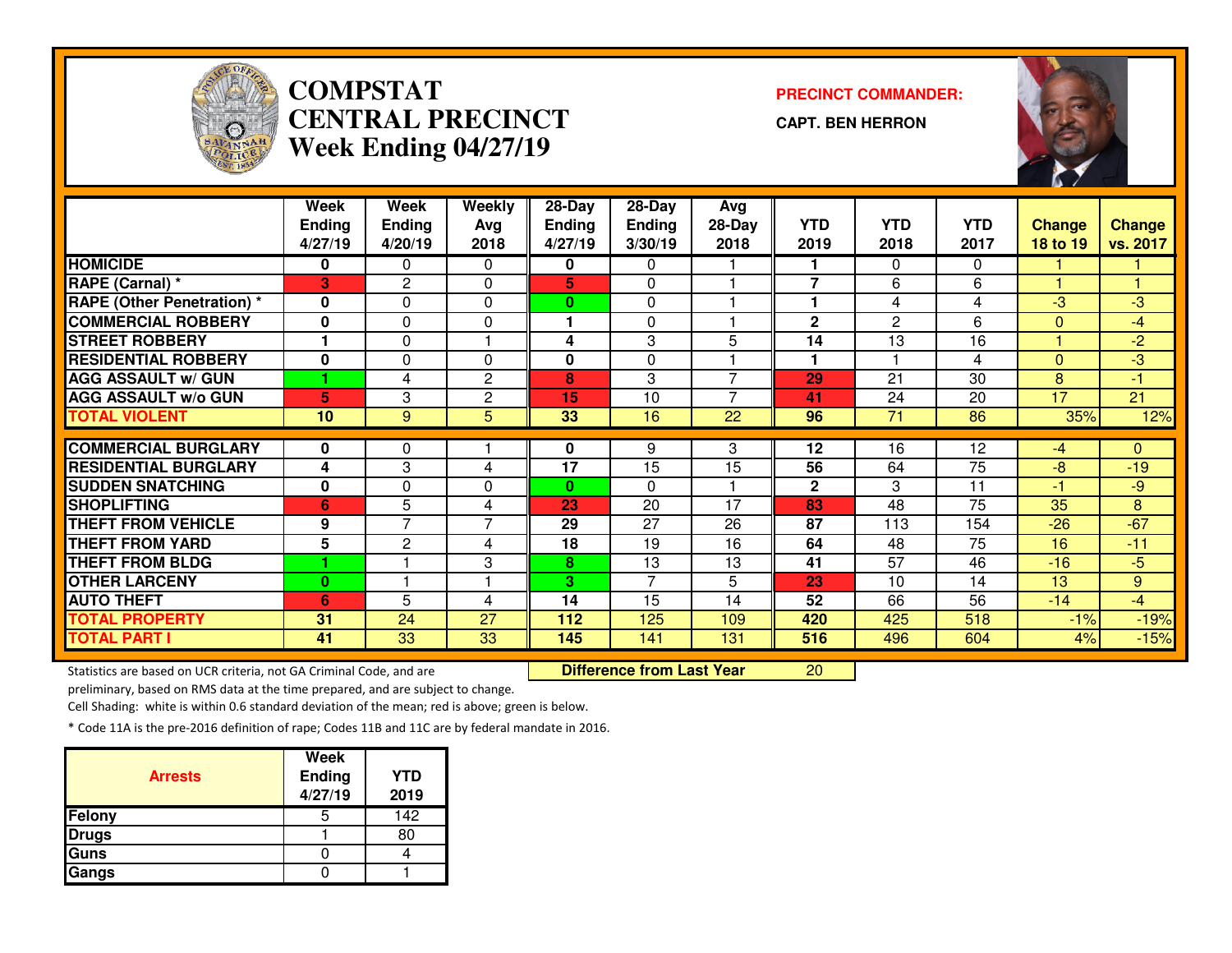

# **COMPSTATSOUTH PRECINCTWeek Ending 04/27/19**

**PRECINCT COMMANDER:**

**CAPT. MICHELLE HALFORD**



|                                   | Week          | Week           | Weekly         | 28-Day        | 28-Day          | Avg            |                      |              |                 |               |                |
|-----------------------------------|---------------|----------------|----------------|---------------|-----------------|----------------|----------------------|--------------|-----------------|---------------|----------------|
|                                   | <b>Ending</b> | <b>Ending</b>  | Avg            | <b>Ending</b> | <b>Ending</b>   | 28-Day         | <b>YTD</b>           | <b>YTD</b>   | <b>YTD</b>      | <b>Change</b> | <b>Change</b>  |
|                                   | 4/27/19       | 4/20/19        | 2018           | 4/27/19       | 3/30/19         | 2018           | 2019                 | 2018         | 2017            | 18 to 19      | vs. 2017       |
| <b>HOMICIDE</b>                   | 0             | 0              | 0              | 0             | 0               | 0              | 4                    |              |                 | 3             | 3              |
| RAPE (Carnal) *                   | $\bf{0}$      | 0              | $\Omega$       |               | $\Omega$        |                | $\mathbf 2$          | 4            |                 | $-2$          |                |
| <b>RAPE (Other Penetration)</b> * | $\bf{0}$      | 0              | $\Omega$       | $\bf{0}$      | $\Omega$        |                | $\bf{0}$             | 6            | 2               | $-6$          | $-2$           |
| <b>COMMERCIAL ROBBERY</b>         | 0             | 0              | $\mathbf 0$    | 0             |                 |                | 3                    | 5            | 10              | $-2$          | $-7$           |
| <b>STREET ROBBERY</b>             | 1             |                |                | $\mathbf 2$   | 0               | 3              | 10                   | 9            | 8               |               | $\overline{2}$ |
| <b>RESIDENTIAL ROBBERY</b>        |               | 0              | 0              |               | 0               |                | $\blacktriangleleft$ | $\mathbf{2}$ |                 | -1            | $\overline{0}$ |
| <b>AGG ASSAULT w/ GUN</b>         | 1             | 2              |                | 5             | 6               | $\overline{2}$ | 18                   | 4            | 13              | 14            | 5              |
| <b>AGG ASSAULT W/o GUN</b>        | 1             |                | ٠              | 7             | 9               | 4              | 26                   | 12           | $\overline{7}$  | 14            | 19             |
| <b>TOTAL VIOLENT</b>              | 4             | $\overline{4}$ | 3              | 16            | 16              | 14             | 64                   | 43           | 43              | 49%           | 49%            |
|                                   |               |                |                |               |                 |                |                      |              |                 |               |                |
| <b>COMMERCIAL BURGLARY</b>        | $\mathbf 2$   | 0              |                | $\mathbf{2}$  | 8               | 5              | 20                   | 16           | $\overline{21}$ | 4             | -1             |
| <b>RESIDENTIAL BURGLARY</b>       |               |                | 4              | 5             | 5               | 15             | 18                   | 72           | 55              | $-54$         | $-37$          |
| <b>SUDDEN SNATCHING</b>           | 0             | 0              | $\Omega$       | $\bf{0}$      | $\Omega$        |                | 4                    | 5            | $\overline{c}$  | -1            | $\overline{2}$ |
| <b>SHOPLIFTING</b>                | 10            | 20             | 13             | 52            | $\overline{57}$ | 53             | 250                  | 190          | 240             | 60            | 10             |
| <b>THEFT FROM VEHICLE</b>         | 5             | 4              | $\overline{7}$ | 16            | 22              | 28             | 99                   | 107          | 136             | $-8$          | $-37$          |
| <b>THEFT FROM YARD</b>            | $\bf{0}$      | 0              | 2              | 4.            | 7               | 8              | 21                   | 23           | 27              | $-2$          | $-6$           |
| <b>THEFT FROM BLDG</b>            | 4             | 3              | 3              | 14            | 8               | 12             | 54                   | 35           | 80              | 19            | $-26$          |
| <b>OTHER LARCENY</b>              | 3             | 2              |                | 5             | 3               | $\overline{2}$ | 13                   | 7            | 14              | 6             | -1             |
| <b>AUTO THEFT</b>                 | $\bf{0}$      |                | 3              | 6.            | 11              | 11             | 38                   | 50           | 42              | $-12$         | $-4$           |
| <b>TOTAL PROPERTY</b>             | 25            | 31             | 34             | 101           | 121             | 136            | 517                  | 505          | 617             | 2%            | $-16%$         |
| <b>TOTAL PART I</b>               | 29            | 35             | 37             | 117           | 137             | 150            | 581                  | 548          | 660             | 6%            | $-12%$         |

Statistics are based on UCR criteria, not GA Criminal Code, and are **Difference from Last Year** 

<sup>33</sup>

preliminary, based on RMS data at the time prepared, and are subject to change.

Cell Shading: white is within 0.6 standard deviation of the mean; red is above; green is below.

| <b>Arrests</b> | <b>Week</b><br>Ending<br>4/27/19 | <b>YTD</b><br>2019 |
|----------------|----------------------------------|--------------------|
| Felony         |                                  | 81                 |
| <b>Drugs</b>   | 5                                | 39                 |
| Gun            |                                  |                    |
| Gangs          |                                  |                    |